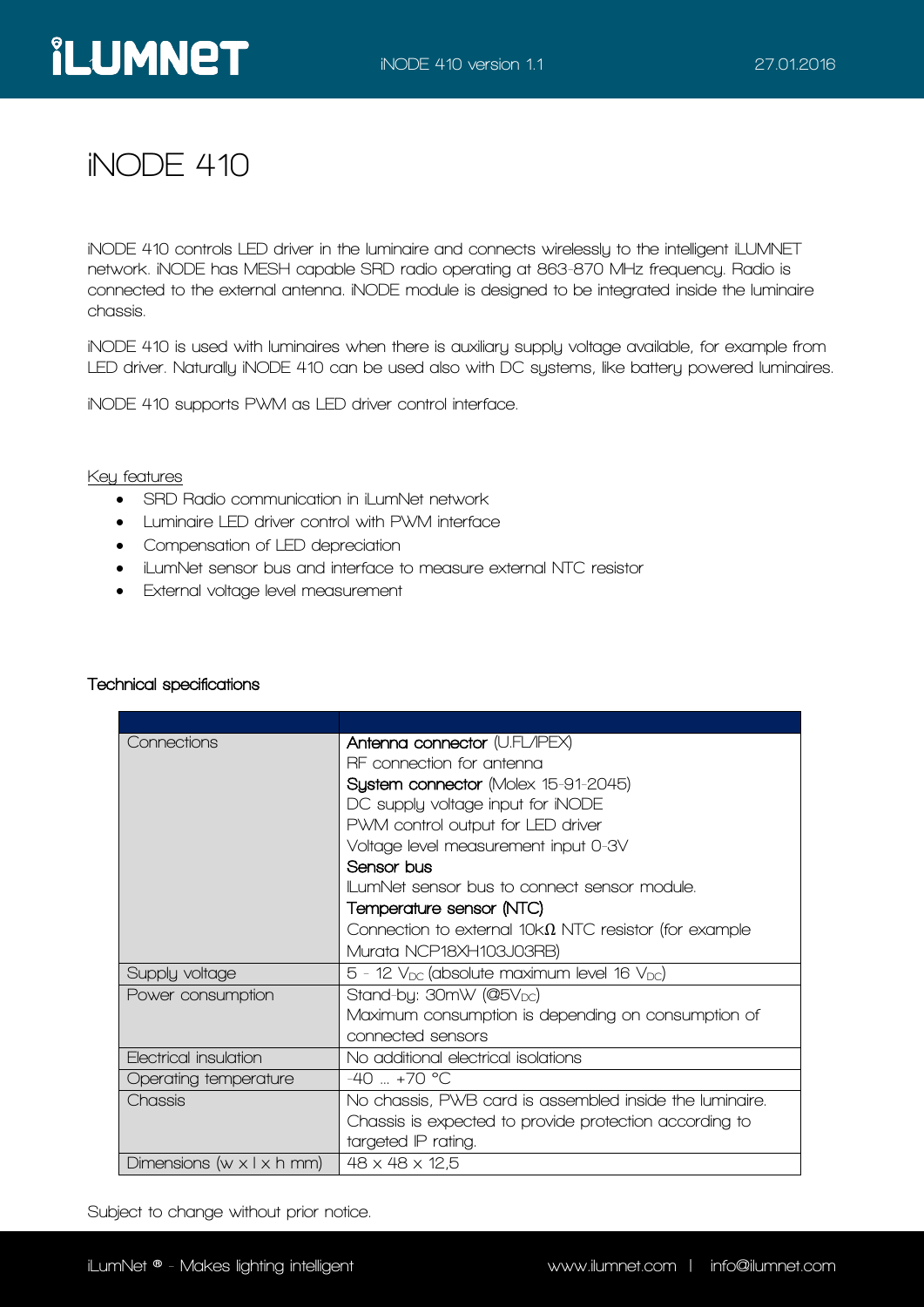

| Mounting              | Fastened with screws into the internal structures of the |
|-----------------------|----------------------------------------------------------|
|                       | luminaire.                                               |
| Radio                 | SRD 863 - 870 MHz, std. ETSI EN300 220-1                 |
|                       | 32 channels                                              |
|                       | MESH 6LoWPAN network capable                             |
|                       | TX output power 14 dBm EIRP (max). Max gain of used      |
|                       | antenna is 2,1dBi.                                       |
|                       | Sensitivity -110 dBm.                                    |
|                       | Transceiver category 2                                   |
| PWM control interface | Open collector type control output (different assembly   |
|                       | options).                                                |
|                       | PWM frequency 1kHz                                       |
| Applied standards     | EN 300 220-1, -2 v2.4.1                                  |
|                       | EN 301 489-1 v1.9.2                                      |
|                       | EN 301 489-3 v1.6.1                                      |

## **Mechanical dimensions**



**Subject to change without prior notice..**